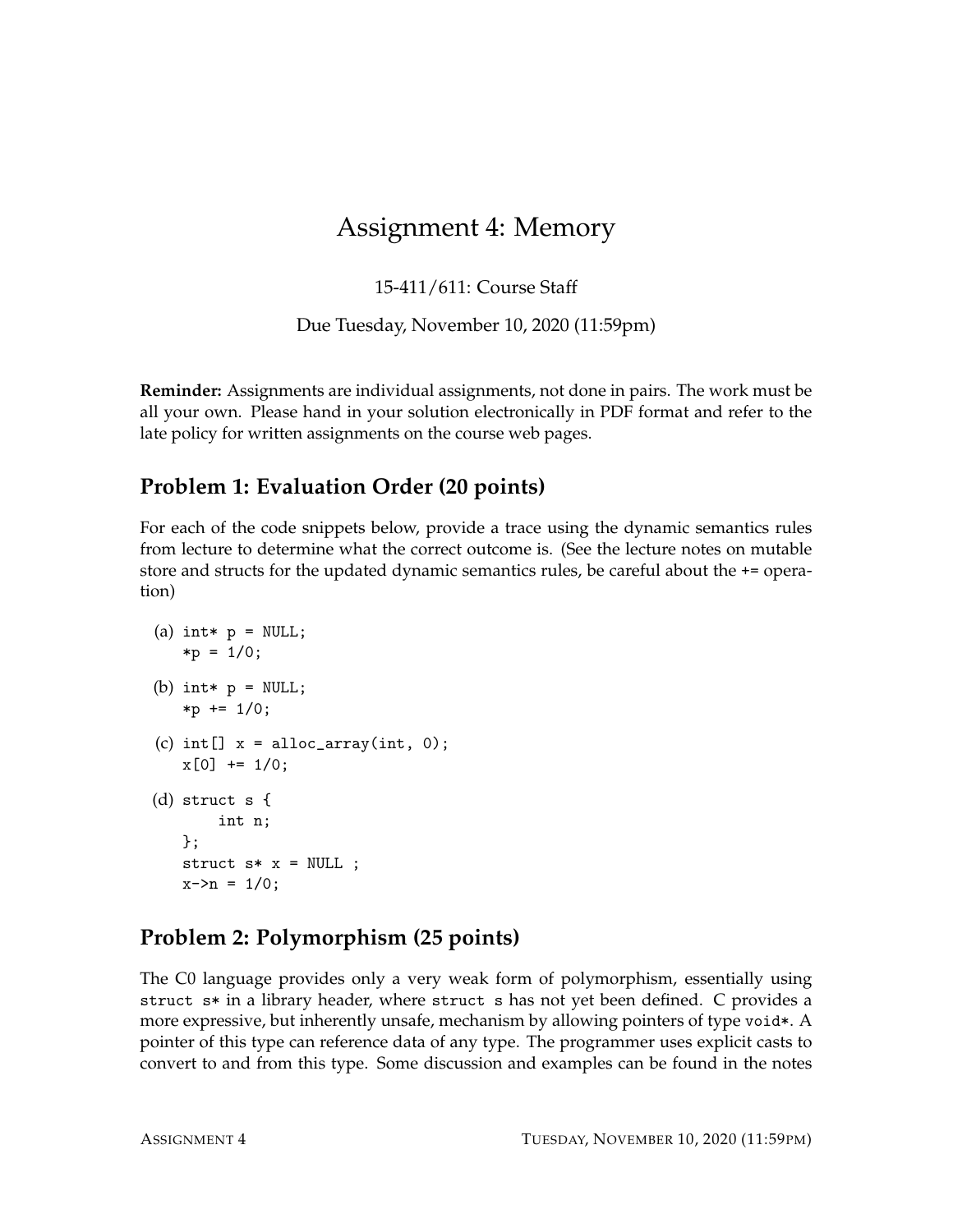on [Lecture 19](http://www.cs.cmu.edu/~fp/courses/15122-f12/lectures/19-poly.pdf) in the course on *Principles of Imperative Computation*. In this problem we explore a safe version of void\* which implements runtime tag-checking of types—which, incidentally, is the approach taken in C0's successor C1.

#### **Tagging and Untagging Data**

The key to making coercions from the void \* type-safe is to tag pointers of type void \* with the contained data's type. When the runtime encounters a cast from type void\* to another pointer type, the tag is checked to ensure that the cast is safe.

In the source language, we introduce new tagging and untagging constructs:

$$
e \ ::= \ \ldots \mid \texttt{tag}(\tau*, e) \mid \texttt{untag}(\tau*, e)
$$

with the following typing rules

| $\Gamma \vdash e : \tau * \quad \tau * \neq \texttt{void} *$ | $\Gamma \vdash e : \text{void} *$            |
|--------------------------------------------------------------|----------------------------------------------|
| $\Gamma \vdash \texttt{tag}(\tau*,e) : \texttt{void}*$       | $\Gamma \vdash$ untag $(\tau *, e) : \tau *$ |

Tagging will never cause an error: regardless of the type of a pointer value, we can always weaken its type to void\* and create a tag. Untagging a value (as in untag( $\tau*, v$ )) should raise a runtime error if  $v$  is the result of tagging a non-null pointer with a type differing from  $\tau$ \*. For example, if  $p : \text{int}$  is a non-null value, then the following is an expression that will typecheck but whose evaluation will raise a runtime error:

untag(bool∗, tag(int∗, p))

Untagging the result of tagging a null pointer should succeed regardless of the type the null pointer is tagged with. For example, the evaluation of this expression should succeed:

untag(bool∗, tag(int∗, NULL))

#### **A Safe Implementation**

In the safe implementation, a value p of type void $*$  will always be either null (0), or a pointer to 16 bytes of memory on the heap. The first 8 bytes on the heap are the tag for the type  $\tau$ \*, and the second 8 contain a representation for p (which is an address).

Assume we have a function  $\text{type}(\tau)$ , which takes as argument a type  $\tau$  and returns an 8-byte tag  $w$  uniquely representing  $\tau^1$  $\tau^1$ . The default value for type void∗ is null (0).

(a) Provide the evaluation rules for  $tag(\tau*, \epsilon)$ . You will define new transition rules for the abstract machine with state  $H : S : \eta \vdash e \rhd K$  as defined in the lecture on mutable store. At least some of your transitions will involve allocation on the heap H.

You should also describe the evaluation of  $tag(\tau*, e)$  informally, which will help us assign partial credit in case your rules are not entirely correct.

<span id="page-1-0"></span><sup>&</sup>lt;sup>1</sup>This is problematic in the sense that C0 allows for unboundedly many unique types to be defined, but let's pretend that there is a limit of  $2^{64}$ .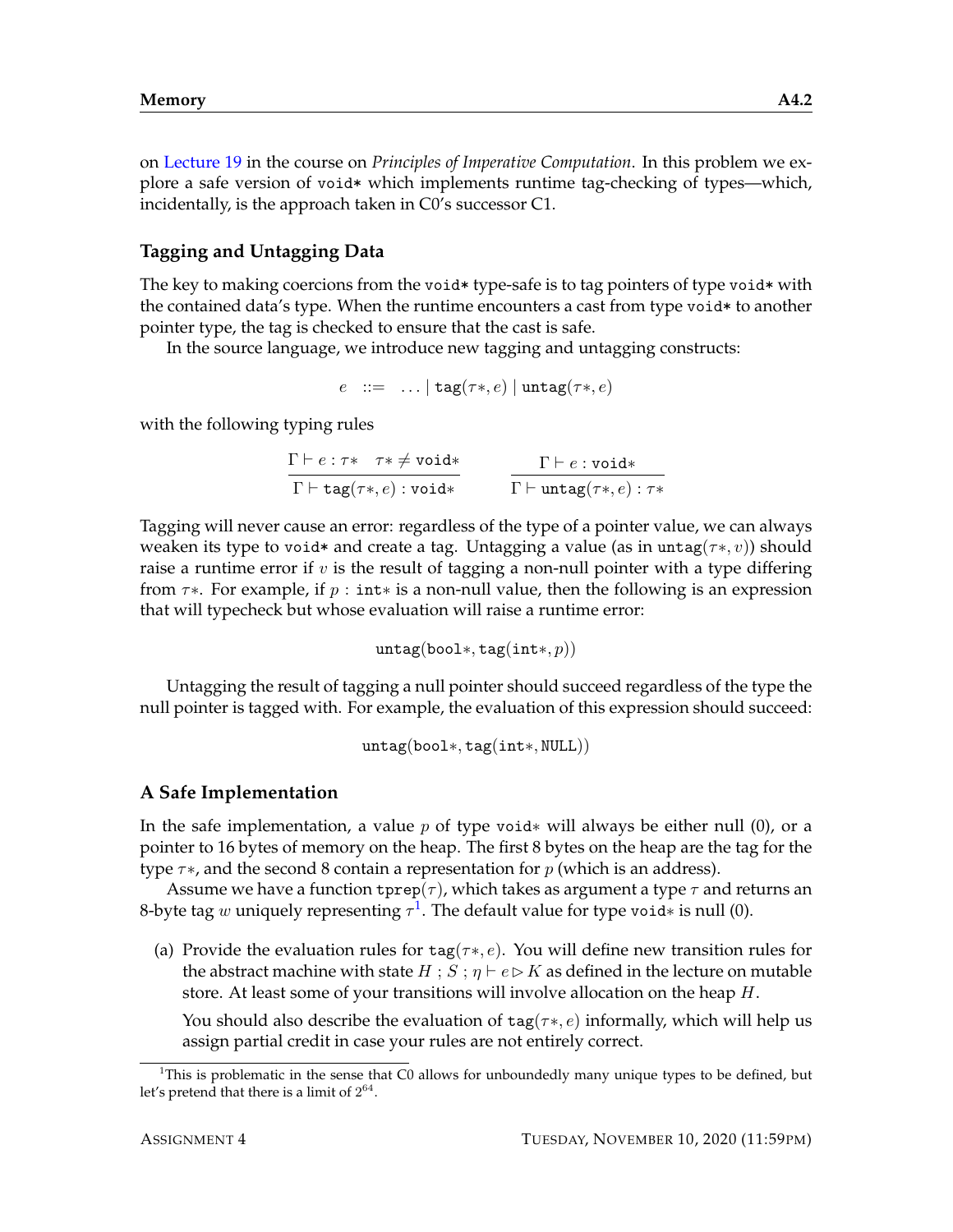- (b) Provide the evaluation rules for  $\text{untag}(\tau^*, e)$ . This should fail if e evaluates to a nonnull value v whose tag does not match tprep( $\tau$ \*), in which case you should raise a tag exception. You should define new transition rules for the abstract machine as in part (a), and accompany them with an informal description.
- (c) Describe code generation for the tag and untag expression forms in the style we used for arrays in the lecture on mutable store. You may use function calls

$$
t^{64} \leftarrow \texttt{malloc}(s^{64})
$$

to obtain the address  $t$  of  $s$  bytes of uninitialized memory, and use the jump target raise\_tag to signal a tag exception.

#### **An Unsafe Implementation**

The unsafe implementation should forego tag checking. As a result, there is no runtime computation performed for tagging or untagging. In other words, tags and untags are like casts in C, which are relevant only for type-checking.

The semantics of equality is as follows: for  $p_1, p_2$ : void $\ast$ ,  $p_1 = p_2$  should evaluate to true if  $p_1$  and  $p_2$  are the result of tagging the same memory location. (This comparison should additionally evaluate to true if  $p_1$  and  $p_2$  are either NULL or the result of tagging NULL.) Otherwise, the comparison should evaluate to false.

- (d) Explain why compiling  $e_1 = e_2$  for pointers  $e_1$  and  $e_2$  to a naive pointer comparison is not always correct in *safe* mode. Recall that naive pointer comparisons are done by comparing addresses.
- (e) Explain how to compile  $e_1 = e_2$  in both safe and unsafe modes so that program has the same observable behavior for both modes (assuming that the program is indeed safe and will not raise an exception). Code is not necessary if the implementation is clear enough from your description.

### **Problem 3: Function Pointers (20 points)**

Function pointers, or some variant of them, are a common language feature that is especially prevalent in C and C++. You might even like the slogan "*Function Pointers are Values*". You probably remember passing a function pointer as an argument to signal() from 15-213, or using them to for client callbacks in advanced data structures in 15-122. Suppose we wanted to give C0 programmers the ability to declare variables as function pointers, assign functions to them, pass them as parameters to functions, call them, and even return them. Together with the polymorphism afforded by void\*, this allows us to implement generic data structures in a (hypothetical, at this point) C1 language.

We will use a subset of the standard C syntax to declare and use function pointers. In order to do so, we will need to add the & (address-of) operator to the language. In C1 it will only be allowed to obtain the address of a function. In order to call a function pointer,